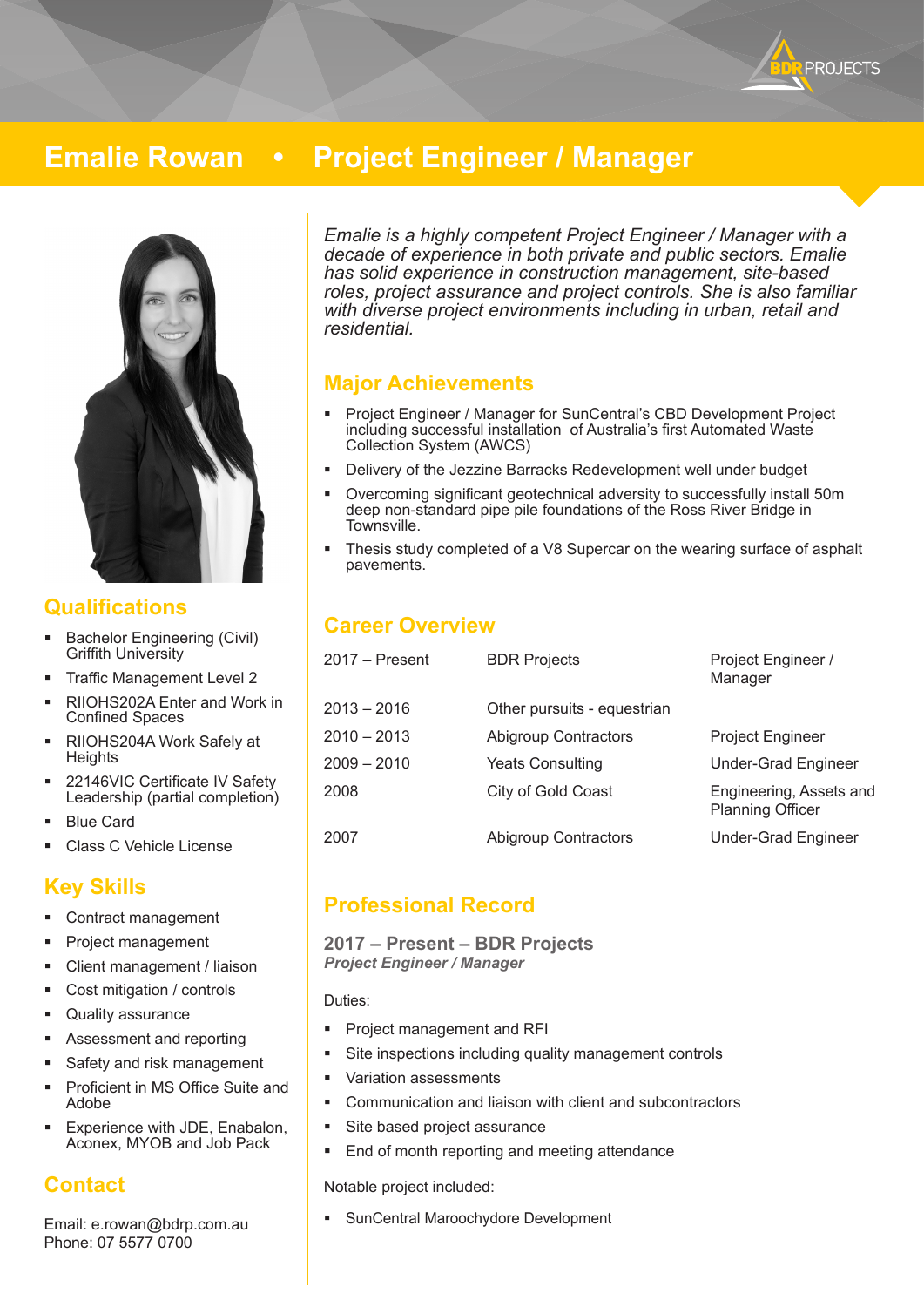#### **2010 – 2013 – Abigroup Contractors (now Lend Lease) Pty Ltd** *Project Engineer*

#### Duties:

- Subcontractor and client management and liaison
- **Manage onsite works and resource co-ordination and programming**
- Cost mitigation and control including productivity tracking and reporting
- Commercial and Contractual support including management of claims, orders, variations, legal letters, forecast expenditure and profit and business administration

**PROJECTS** 

- Responsible for all financial, safety, environment and quality objectives for onsite works
- Project asset management and logistics
- Technical and construction advice
- Consultation with client and business units
- **Follow legislative requirements of the contract and apply onsite**
- Safety representative and risk manager covering all project performance indicators

#### Some notable projects included:

- NDRRA Disaster Recovery and Relief Arrangement: (TCC) \$100m
- Mosquito Creek to Sullivan Swamp Bruce Hwy: (TMR) \$2.5m
- Jezzine Barracks Redevelopment: (TCC) \$34m
- Townsville Port Access Road: (TMR) \$190m

**2009 – 2010 – Yeats Consulting** *Consulting Under-Graduate Engineer and Thesis*

#### Duties:

- Stormwater mitigation assessments and reports
- Design and drafting for small projects
- Pavement designs
- Cost estimations

#### **University Thesis**

A study of the effects of a V8 Supercar on the wearing course of a street racing circuit. The scope of the project involved the analysis of V8 Supercars, the existing pavement and their interaction as well as innovative pavement design that may be applied to race courses around Australia.

**2008 – 2008 – City of Gold Coast** *Engineering, Assets and Planning Officer*

#### Duties:

- Conduct council asset inspections for maintenance and repair work (major and minor culverts)
- **If Identifying possible failures of structures within landslip areas**
- Justify and report on any further work proposals